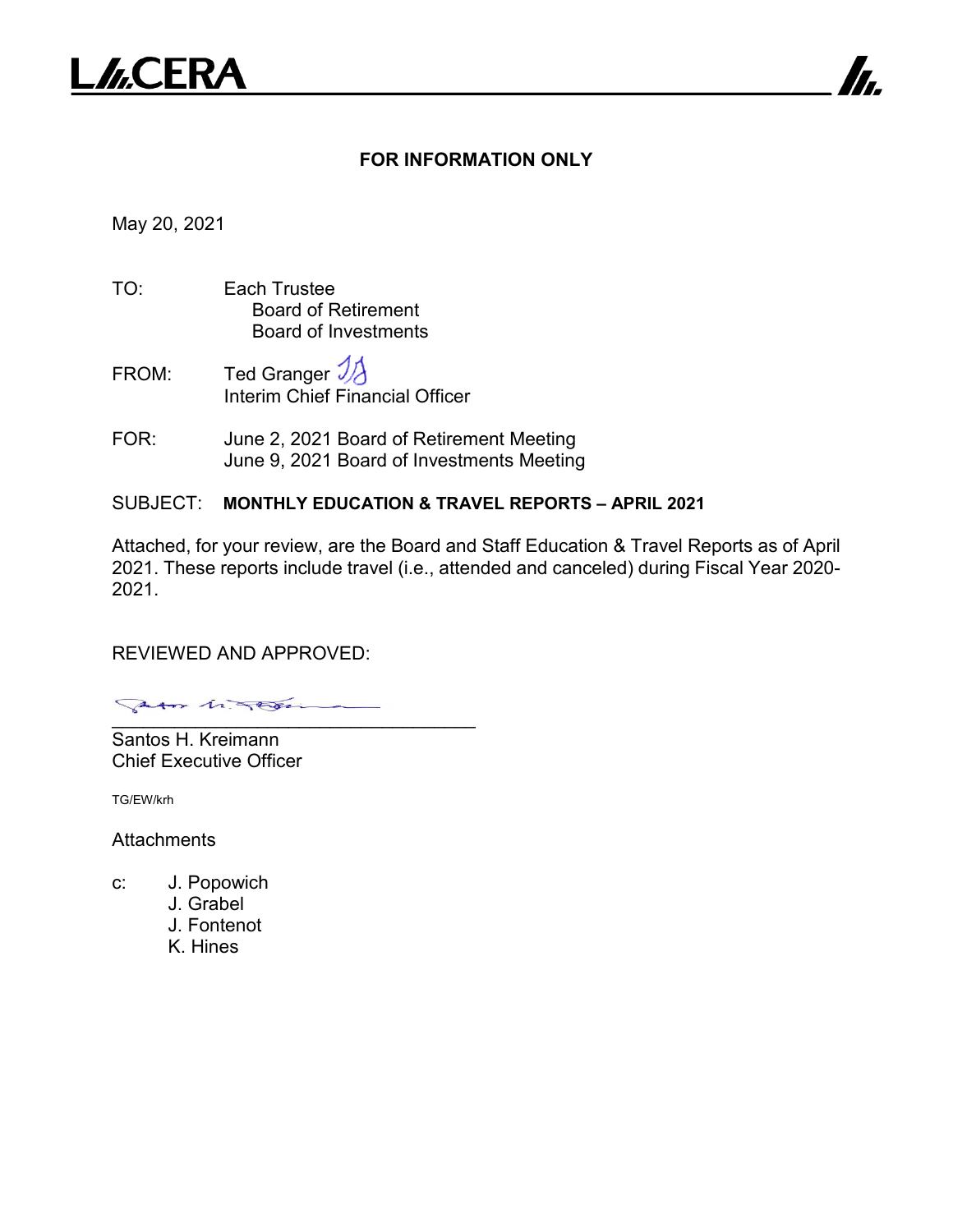

### **BOARD EDUCATION AND TRAVEL REPORT FOR FISCAL YEAR 2020 - 2021**

**APRIL 2021**

|                    | Attendee Purpose of Travel - Location                                                                                         | <b>Event Dates</b>      | <b>Travel Status</b> |
|--------------------|-------------------------------------------------------------------------------------------------------------------------------|-------------------------|----------------------|
|                    | <b>Alan Bernstein</b>                                                                                                         |                         |                      |
| B                  | Edu - NACD Real Estate Industry Outlook: Insights, Impacts and<br>Opportunities - VIRTUAL                                     | 09/02/2020 - 09/02/2020 | Attended             |
|                    | Edu - 2020 Milken Institute Virtual Global Conference - VIRTUAL                                                               | 10/12/2020 - 10/21/2020 | Attended             |
|                    | Edu- 2020 SACRS Fall Virtual Conference - VIRTUAL                                                                             | 11/10/2020 - 11/13/2020 | Attended             |
|                    | Edu - Virtual Pension Bridge Alternatives - VIRTUAL                                                                           | 01/26/2021 - 01/28/2021 | Attended             |
|                    | Edu - CII's 2021 Spring Conference - VIRTUAL                                                                                  | 03/08/2021 - 03/10/2021 | Attended             |
|                    | <b>Elizabeth Ginsberg</b>                                                                                                     |                         |                      |
| B                  | Edu - CALAPRS Principles for Trustees - VIRTUAL                                                                               | 08/18/2020 - 08/26/2020 | Attended             |
| <b>Vivian Gray</b> |                                                                                                                               |                         |                      |
| в                  | Edu - SACRS Public Pension Investment Management Program 2020 -<br><b>VIRTUAL</b>                                             | 07/28/2020 - 08/13/2020 | Attended             |
|                    | Edu - Koried Black Directors' Virtual Workshop - VIRTUAL                                                                      | 10/15/2020 - 10/15/2020 | Attended             |
|                    | Edu- 2020 SACRS Fall Virtual Conference - VIRTUAL                                                                             | 11/10/2020 - 11/13/2020 | Attended             |
|                    | Edu - Milken Institute: Walk the Talk: Investing in the Future of Black Banks,<br>Entrepreneurship, and Opportunity - VIRTUAL | 02/24/2021 - 02/24/2021 | Attended             |
|                    | Edu - CALAPRS General Assembly - VIRTUAL                                                                                      | 03/08/2021 - 03/09/2021 | Attended             |
|                    | Edu - NASP 11th Annual Day of Education in Private Equity - VIRTUAL                                                           | 03/25/2021 - 03/26/2021 | Attended             |
|                    | Edu - NCPERS 2021 Legislative Conference - VIRTUAL                                                                            | 04/20/2021 - 04/20/2021 | Attended             |
|                    | <b>David Green</b>                                                                                                            |                         |                      |
| B                  | Edu - PPI 2020 Summer Roundtable - Los Angeles CA                                                                             | 07/14/2020 - 07/16/2020 | Attended             |
|                    | Edu - Pacific Council - "Beyond the Horizon" Summit - VIRTUAL                                                                 | 07/20/2020 - 07/24/2020 | Attended             |
|                    | Edu - The Pacific Council on International Policy's PolicyWest 2020 -<br><b>VIRTUAL</b>                                       | 12/03/2020 - 12/04/2020 | Attended             |
|                    | <b>Elizabeth Greenwood</b>                                                                                                    |                         |                      |
| B                  | Edu - 2020 Milken Institute Virtual Global Conference - VIRTUAL                                                               | 10/12/2020 - 10/21/2020 | Attended             |
|                    | Edu- PPI 2020 Asia Pacific Roundtable - VIRTUAL                                                                               | 10/20/2020 - 10/22/2020 | Attended             |
|                    | Edu - Yale School of Management Executive Education - Women's<br>Leadership Program - VIRTUAL                                 | 11/18/2020 - 11/18/2020 | Attended             |
|                    | <b>James Harris</b>                                                                                                           |                         |                      |
| B                  | Edu - SACRS Sexual Harassment Prevention Training - VIRTUAL                                                                   | 07/15/2020 - 07/15/2020 | Attended             |
|                    | Edu - SACRS Public Pension Investment Management Program 2020 -<br><b>VIRTUAL</b>                                             | 07/28/2020 - 08/13/2020 | Attended             |
|                    | <b>Patrick Jones</b>                                                                                                          |                         |                      |
| B                  | Edu - Goldman Sachs The Pandemic Economy: Rates, the Fed & the Road<br>Ahead - VIRTUAL                                        | 04/30/2021 - 04/30/2021 | Attended             |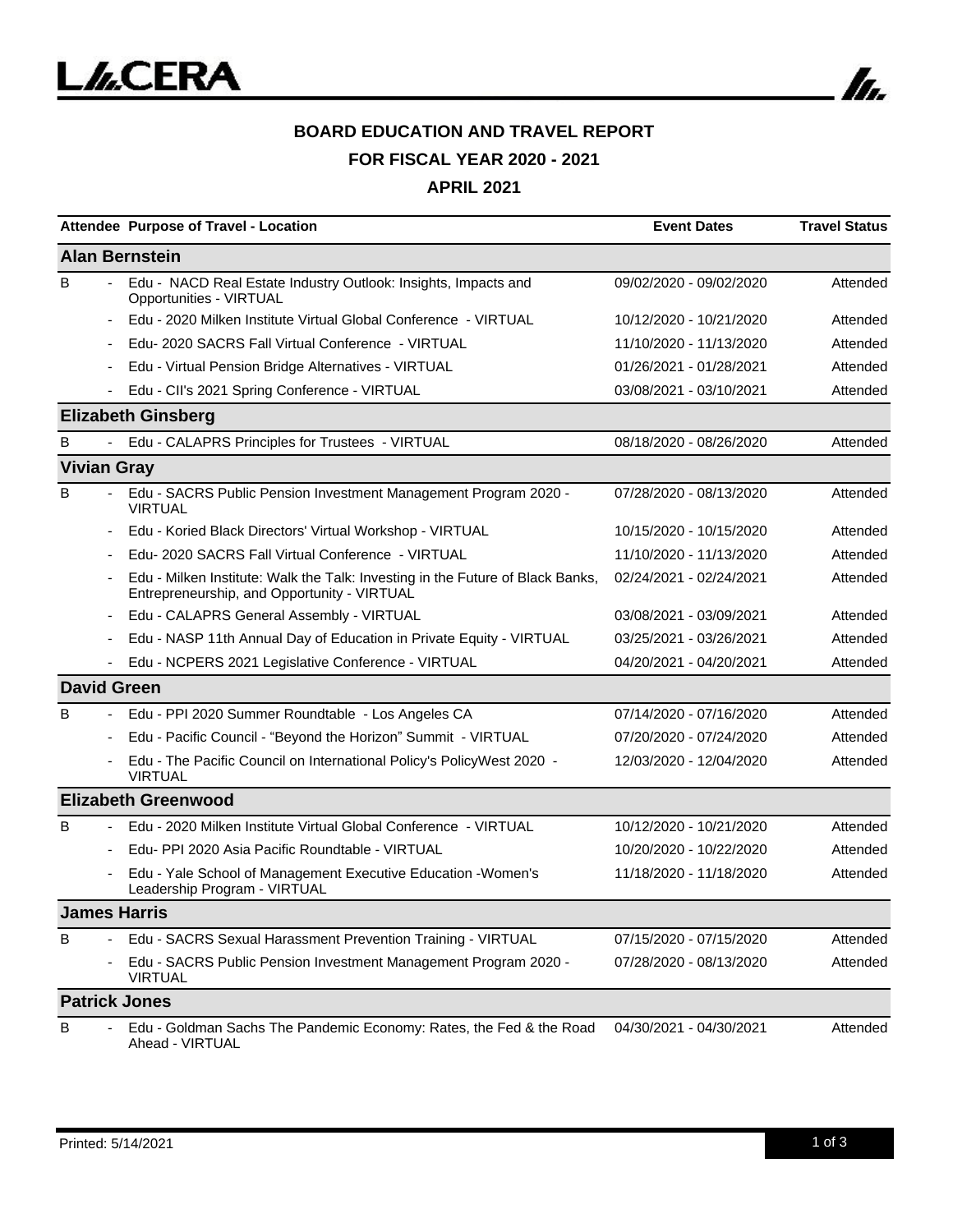

# **BOARD EDUCATION AND TRAVEL REPORT**

**FOR FISCAL YEAR 2020 - 2021**

**APRIL 2021**

|                     |                          | Attendee Purpose of Travel - Location                                                                     | <b>Event Dates</b>      | <b>Travel Status</b> |
|---------------------|--------------------------|-----------------------------------------------------------------------------------------------------------|-------------------------|----------------------|
|                     |                          | <b>Shawn Kehoe</b>                                                                                        |                         |                      |
| в                   |                          | Edu- PPI 2020 Asia Pacific Roundtable - VIRTUAL                                                           | 10/20/2020 - 10/22/2020 | Attended             |
|                     |                          | Edu - NCPERS Fall Conference - VIRTUAL                                                                    | 02/02/2021 - 02/03/2021 | Attended             |
| <b>Joseph Kelly</b> |                          |                                                                                                           |                         |                      |
| B                   |                          | Edu - NACD Financial Services Industry Outlook: Future Trends in Middle<br><b>Market Credit - VIRTUAL</b> | 01/07/2021 - 01/07/2021 | Attended             |
|                     | $\overline{\phantom{a}}$ | Edu - NACD Hospitality and Travel Industry Outlook: Insights, Impacts, and<br>Opportunities - VIRTUAL     | 01/27/2021 - 01/27/2021 | Attended             |
|                     |                          | Edu - PPI Virtual Roundtable - VIRTUAL                                                                    | 02/16/2021 - 02/18/2021 | Attended             |
|                     |                          | Edu - CII's 2021 Spring Conference - VIRTUAL                                                              | 03/08/2021 - 03/10/2021 | Attended             |
|                     |                          | Edu - NASP 11th Annual Day of Education in Private Equity - VIRTUAL                                       | 03/25/2021 - 03/26/2021 | Attended             |
| <b>Keith Knox</b>   |                          |                                                                                                           |                         |                      |
| B                   |                          | Edu - PPI 2020 Summer Roundtable - Los Angeles CA                                                         | 07/14/2020 - 07/16/2020 | Attended             |
|                     | $\overline{\phantom{a}}$ | Edu - SACRS Public Pension Investment Management Program 2020 -<br><b>VIRTUAL</b>                         | 07/28/2020 - 08/13/2020 | Attended             |
|                     |                          | Edu - CII & NYU Corporate Governance Bootcamp - VIRTUAL                                                   | 09/23/2020 - 09/25/2020 | Attended             |
|                     |                          | Edu - 2020 Milken Institute Virtual Global Conference - VIRTUAL                                           | 10/12/2020 - 10/21/2020 | Attended             |
|                     |                          | Edu - CALAPRS Virtual Trustees Round Table - VIRTUAL                                                      | 10/23/2020 - 10/23/2020 | Attended             |
|                     |                          | Edu - PPI Virtual Roundtable - VIRTUAL                                                                    | 02/16/2021 - 02/18/2021 | Attended             |
|                     |                          | Edu - TLF Political Accountability and Investment - VIRTUAL                                               | 02/23/2021 - 02/23/2021 | Attended             |
|                     |                          | Edu - NCPERS Accredited Fiduciary Program (Module 1 & 2) - VIRTUAL                                        | 03/02/2021 - 03/05/2021 | Attended             |
|                     |                          | Edu - NCPERS Accredited Fiduciary Program (Module 3 & 4) - VIRTUAL                                        | 03/09/2021 - 03/12/2021 | Attended             |
|                     |                          | Edu - NCPERS 2021 Legislative Conference - VIRTUAL                                                        | 04/20/2021 - 04/20/2021 | Attended             |
|                     |                          | <b>Wayne Moore</b>                                                                                        |                         |                      |
| В                   |                          | Edu-NASP 31st Annual Virtual Pension & Financial Services Conference -<br><b>VIRTUAL</b>                  | 12/07/2020 - 12/10/2020 | Attended             |
|                     |                          | Edu - NASP 11th Annual Day of Education in Private Equity - VIRTUAL                                       | 03/25/2021 - 03/26/2021 | Attended             |
|                     |                          | <b>Ronald Okum</b>                                                                                        |                         |                      |
| в                   |                          | Edu- 2020 SACRS Fall Virtual Conference - VIRTUAL                                                         | 11/10/2020 - 11/13/2020 | Attended             |
|                     |                          | <b>William Pryor</b>                                                                                      |                         |                      |
| В                   |                          | Edu - NCPERS Fall Conference - VIRTUAL                                                                    | 02/02/2021 - 02/03/2021 | Attended             |
| <b>Les Robbins</b>  |                          |                                                                                                           |                         |                      |
| B                   |                          | Edu - IFEBP 66th Annual Employee Benefits Conference - VIRTUAL                                            | 11/10/2020 - 11/13/2020 | Attended             |
|                     |                          | Edu - NCPERS 2021 Legislative Conference - VIRTUAL                                                        | 04/20/2021 - 04/20/2021 | Attended             |
| X                   | $\blacksquare$           | Edu - IFEBP 66th Annual Employee Benefits Conference - Honolulu HI                                        | 11/15/2020 - 11/18/2020 | <b>Host Canceled</b> |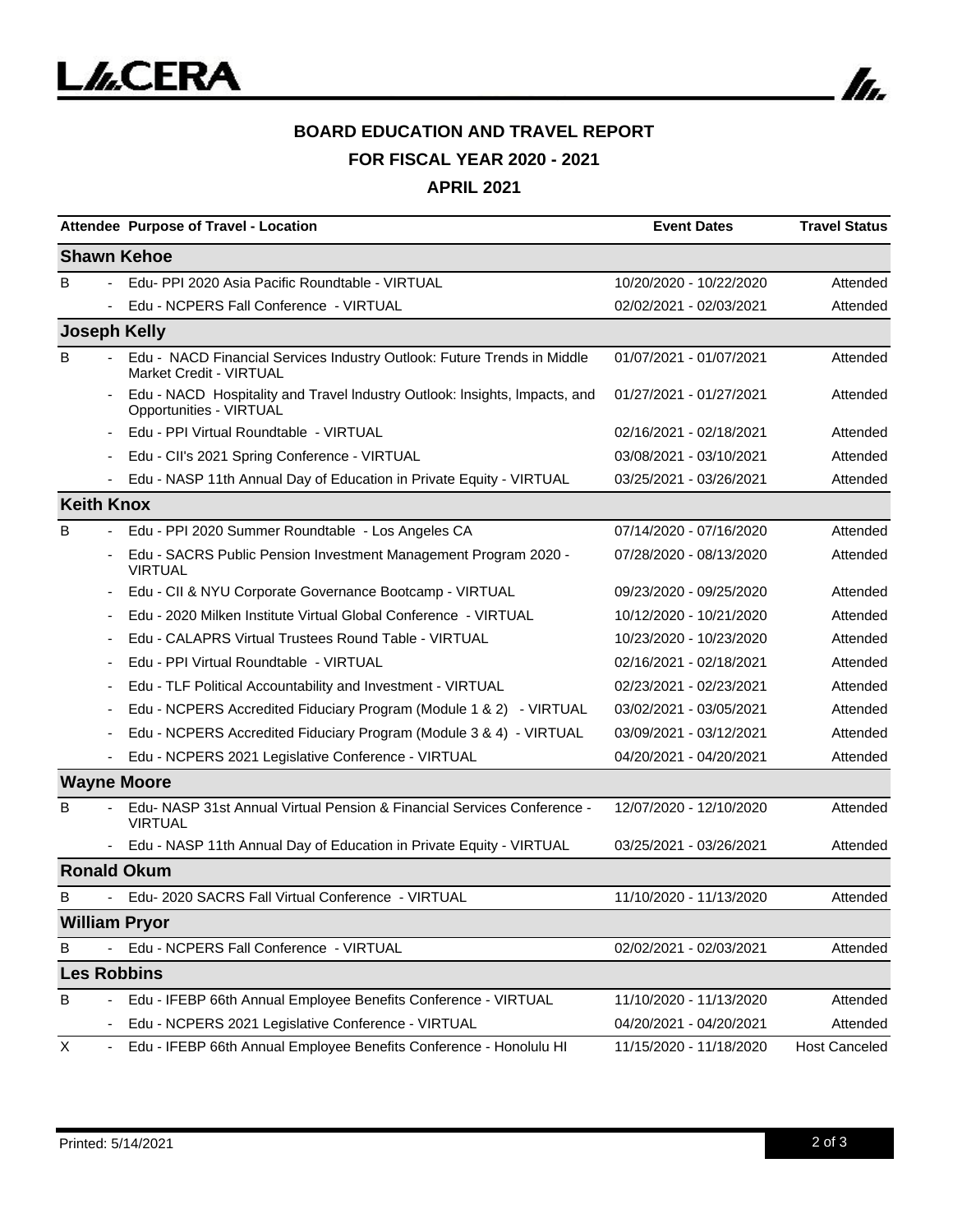

# **BOARD EDUCATION AND TRAVEL REPORT FOR FISCAL YEAR 2020 - 2021**

#### **APRIL 2021**

|                          | Attendee Purpose of Travel - Location                                                                         | <b>Event Dates</b>      | <b>Travel Status</b> |
|--------------------------|---------------------------------------------------------------------------------------------------------------|-------------------------|----------------------|
| <b>Gina Sanchez</b>      |                                                                                                               |                         |                      |
| B.<br>$\sim$             | Edu - SACRS Sexual Harassment Prevention Training - VIRTUAL                                                   | 07/15/2020 - 07/15/2020 | Attended             |
| $\overline{\phantom{a}}$ | Edu - 2020 Milken Institute Virtual Global Conference - VIRTUAL                                               | 10/12/2020 - 10/21/2020 | Attended             |
| $\overline{\phantom{a}}$ | Edu - 2020 Virtual NACD Summit - VIRTUAL                                                                      | 10/12/2020 - 10/13/2020 | Attended             |
| $\overline{\phantom{a}}$ | Edu - CALAPRS Virtual Trustees Round Table - VIRTUAL                                                          | 10/23/2020 - 10/23/2020 | Attended             |
| $\overline{\phantom{a}}$ | Edu- 2020 SACRS Fall Virtual Conference - VIRTUAL                                                             | 11/10/2020 - 11/13/2020 | Attended             |
|                          | Edu - Harvard Business School Executive Education - Audit Committees -<br><b>VIRTUAL</b>                      | 11/12/2020 - 11/14/2020 | Attended             |
|                          | Edu - NCPERS Fall Conference - VIRTUAL                                                                        | 02/02/2021 - 02/03/2021 | Attended             |
|                          | <b>Herman Santos</b>                                                                                          |                         |                      |
| B<br>$\blacksquare$      | Edu- LAVCA's Annual Investor Meeting - VIRTUAL                                                                | 09/14/2020 - 09/17/2020 | Attended             |
|                          | Edu - Nossaman's 2020 Public Pensions and Investments Fiduciaries' Forum 10/01/2020 - 10/01/2020<br>- VIRTUAL |                         | Attended             |
| $\overline{\phantom{a}}$ | Edu- 2020 SACRS Fall Virtual Conference - VIRTUAL                                                             | 11/10/2020 - 11/13/2020 | Attended             |
| $\overline{\phantom{a}}$ | Edu - Virtual PPI Salon: Gearing for Gridlock - VIRTUAL                                                       | 12/10/2020 - 12/10/2020 | Attended             |
| $\overline{\phantom{a}}$ | Edu - PPI Virtual Roundtable - VIRTUAL                                                                        | 02/16/2021 - 02/18/2021 | Attended             |
| $\overline{\phantom{a}}$ | Edu - CII's 2021 Spring Conference - VIRTUAL                                                                  | 03/08/2021 - 03/10/2021 | Attended             |
| $\overline{\phantom{a}}$ | Edu - NASP 11th Annual Day of Education in Private Equity - VIRTUAL                                           | 03/25/2021 - 03/26/2021 | Attended             |
| ٠                        | Edu - PREA Spring Conference - VIRTUAL                                                                        | 03/25/2021 - 03/26/2021 | Attended             |
| $\overline{\phantom{a}}$ | Edu - PREA International Affinity Group Program - VIRTUAL                                                     | 04/01/2021 - 04/01/2021 | Attended             |

Category Legend:

A - Pre-Approved/Board Approved

B - Educational Conferences and Administrative Meetings in CA where total cost is no more than \$2,000 per Trustee Travel Policy; Section III.A C - Second of two conferences and/or meetings counted as one conference per Trustee Education Policy Section IV.C.2 and Trustee Travel Policy

Section IV.

X - Canceled events for which expenses have been incurred.

Z - Trip was Canceled - Balance of \$0.00